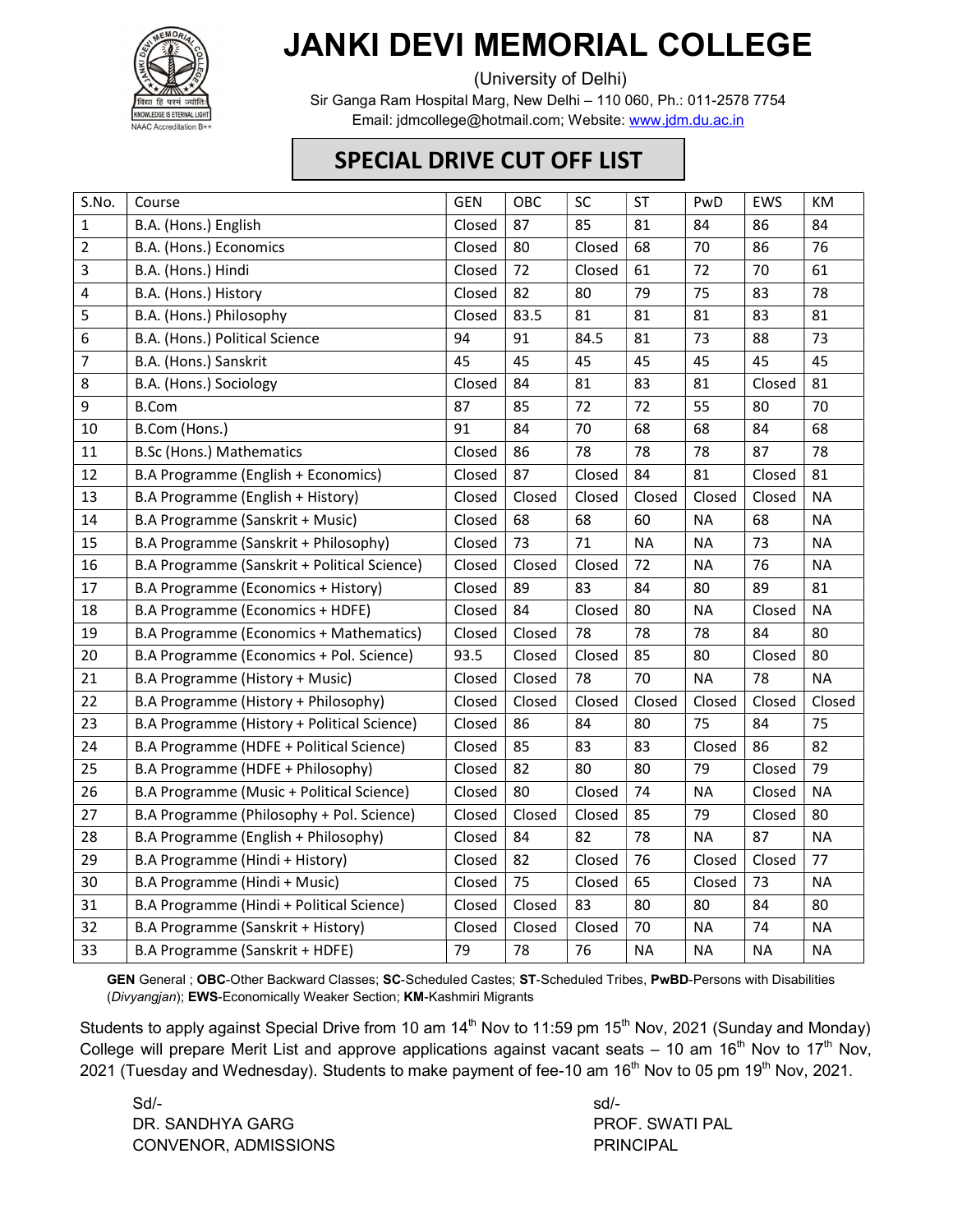

## **Revised Guidelines and Schedule for Admission under Special Drive**

Special Drive is for Candidates belonging to all categories mentioned in the Bulletin of Information.

- 1. After the 5<sup>th</sup> Cutoff, Colleges will do a trend analysis and declare cutoffs to fill the seats in an optimal way. Colleges may declare reasonable Cut-offs for all programs and/or for all categories, if required, to fill the vacant seats.
- **2. The Seat Matrix of vacant seats in each Program will be published Category-Wise on the website of the Colleges along with the cutoff of the Special Drive.**
- 3. Two days duration will be given to the candidates to apply to the colleges. Thereafter, Colleges will display program-wise merit lists of the candidates against the vacant seats only. Two days are allotted to the Colleges to announce the merit list and approve/ reject the candidature on the basis of merit, eligibility criteria and availability of seats.
- 4. Candidates who could not seek admission or had cancelled their admission in any of the College of the University during any of the preceding Cut-offs for any reason till the Fifth Cut-Off (including Special Cut-off) and were, therefore, not admitted but meet any of the preceding cut-offs and/or cutoff of the Special Drive, shall be considered for admission under the Special Drive, provided seats are available in the said category.
- 5. There will be no movement allowed during the Special Drive**. Candidates who have secured admission in any of the earlier Five cutoffs (including Special Cut-off) will not be allowed to participate in the Special Drive, which means** Candidates who are already admitted in any Program + College of University of Delhi will not be eligible to participate in the Special Drive. Hence, **cancellation options for candidates will be suspended during the Special Drive.**
- 6. Candidates will apply to a single Program + College. Candidates must ensure that they have carefully checked the number of seats vacant in the Program + College they are applying for under their category.
- 7. In case the number of Candidates applying for a particular Program in a college is more than the number of seats available, colleges will make a merit list as per the Best of Four/Three required for the Program. The college will approve the Candidature only on the basis of merit and availability of seats. The list of approved candidates will be uploaded on the respective College website.
- 8. In case of a tie for a seat the following tie-breaking rule shall be applied:
	- a. The Candidate with higher percentage of marks (aggregate of best five subjects including one language) in the qualifying examination will be considered first for admission.
	- b. The Candidate with the earlier date of birth (as mentioned in class X certificate) will be considered for admission.